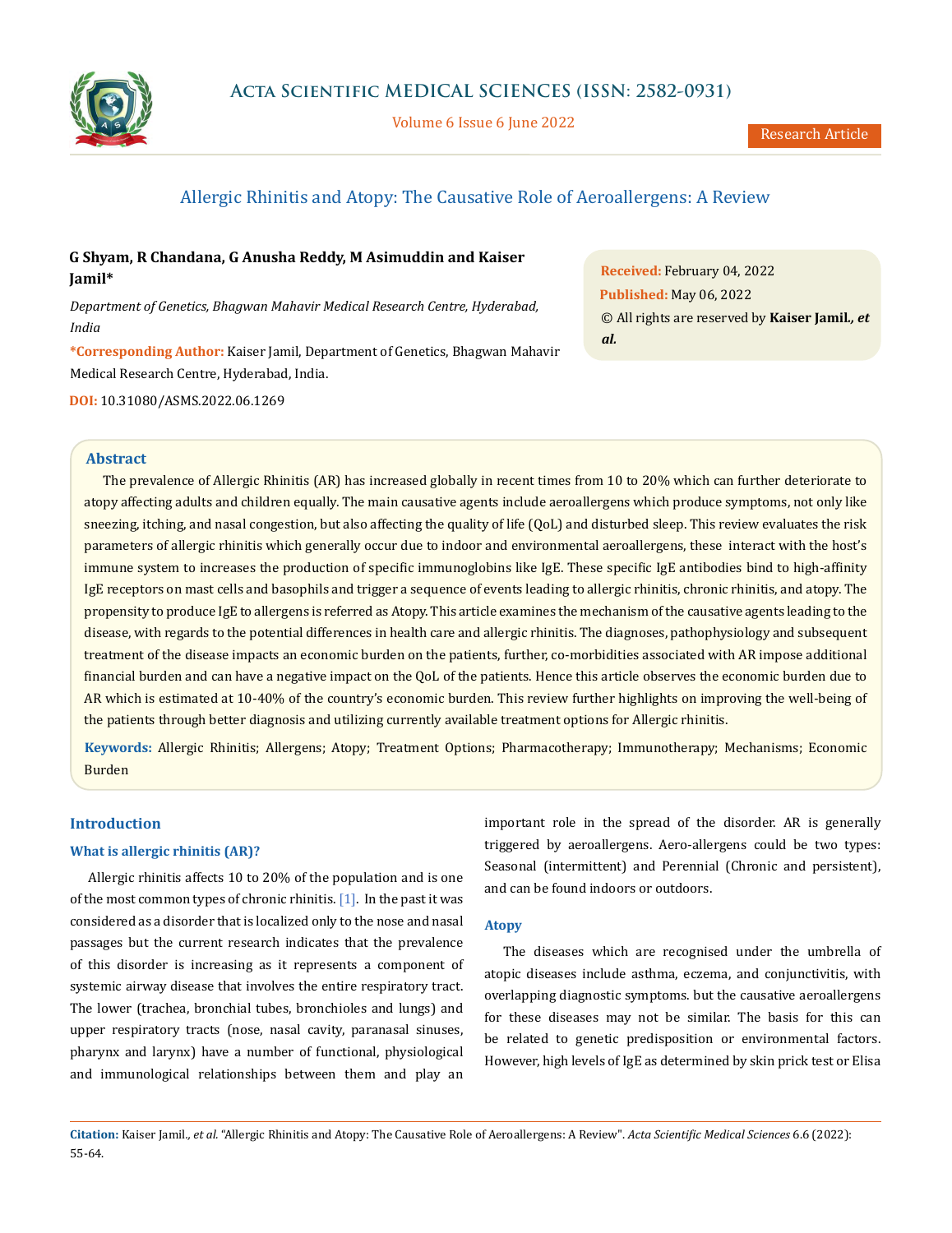56

can induce chronic conditions which may or may not lead to life threatening conditions [3].

Further, Atopy is an immunological disorder involving the highly sensitive immune system which can react to even the smallest allergens or irritants which causes inflammation and frequent flare-ups. Generally, the diseases due to aeroallergens in atopic conditions such as rhinitis, atopy and relapse of asthma are diagnosed using skin prick test, and/or immunological test by checking the levels of a particular immunoglobulin IgE.

# **Mechanism involved: why some patients have atopy and some rhinitis?**

MERK MANUAL describes: "The terms atopy and allergy are often used interchangeably but are different: Atopy is an exaggerated IgE-mediated immune response; all atopic disorders are type I hypersensitivity disorders. whereas, Allergy is any exaggerated immune response to a foreign antigen regardless of mechanism. The manual further describes that all atopic disorders are considered allergic and not viceversa. Both atopic and allergic disorders are due to exaggerated immune responses and can lead to autoimmune diseases.

The most common atopic disorder is Atopic-dermatitis or eczema which is a chronic relapsing inflammatory disease causing a severe itching on the skin, which results in skin infection many a times. This is more common in Children - about 10-20% of children in the United States and Western Europe suffer from this disease [4].

Another atopic disease is rhinitis, caused by the release of leukotrienes and histamines in the nose and bronchia, causing sneezing and nasal obstruction just like in asthma, nasal polyps can also be seen in rhinitis, IgE mediated allergic conjunctivitis is also one of the forms of allergic rhinitis.

### **Aero allergens**

In this article we have tried to review and correlate the role of indoor and outdoor aeroallergens to a particular disease like atopy or rhinitis. As early as 1906, Clemens Von Piquet was the first author to introduce the word "allergy" and described the significant role of aeroallergens in the pathophysiology of allergic diseases.

He recognized that antigens induced reactivity changes in both protective immunity and hypersensitivity reactions [5] and are primarily responsible for the cause of asthma and rhinitis. Many allergens function in their natural state as enzymes by inducing proteolysis and are soluble proteins. The properties of allergen depend upon the size of the allergen (enhances aerodynamic properties) and its enzymatic activity such as increased mucosal permeability [5]. Some of the triggering factors that act as possible allergens are substances from natural resources, and the environment, these include; pollen, fungi, animal dander, house dust mites, domestic pets, and insects. Pollen grains are well studied as important aeroallergens and a cause of pollinosis, asthma and allergic rhinitis [6] these substances occur due to climate change and season change.

# **Risk factors and health effects**

#### **Risk factors**

Heredity is a common risk factor for AR. In any family, a child can have a 30-50% inherited risk of developing allergies, if any one of the parents had been suffering from allergic reactions of any kind. Further rhinitis can also occur due to climate or seasonal changes and environmental exposures, in absence of genetic factors. Occupational exposure to seed dust, wood dust, animal dander, textile dust, chemicals, rubber latex, certain foods and spices storage mites, odours and fumes such as smoking or air pollution are considered as risk factors for AR. Pollens from various weeds like parthenium, or pollen from flowering plants and trees and grasses, present in the outdoor environment are also the major causes and risk factors for seasonal allergic rhinitis. Popular among the indoor pollutants are mites, pets, house dust, insects and molds which are the main causes of AR [7].



**Figure 1:** Possible effects of air pollution in allergic diseases. Source: Wang DY., et al. [7]. Risk factors of allergic rhinitis: genetic or environmental?.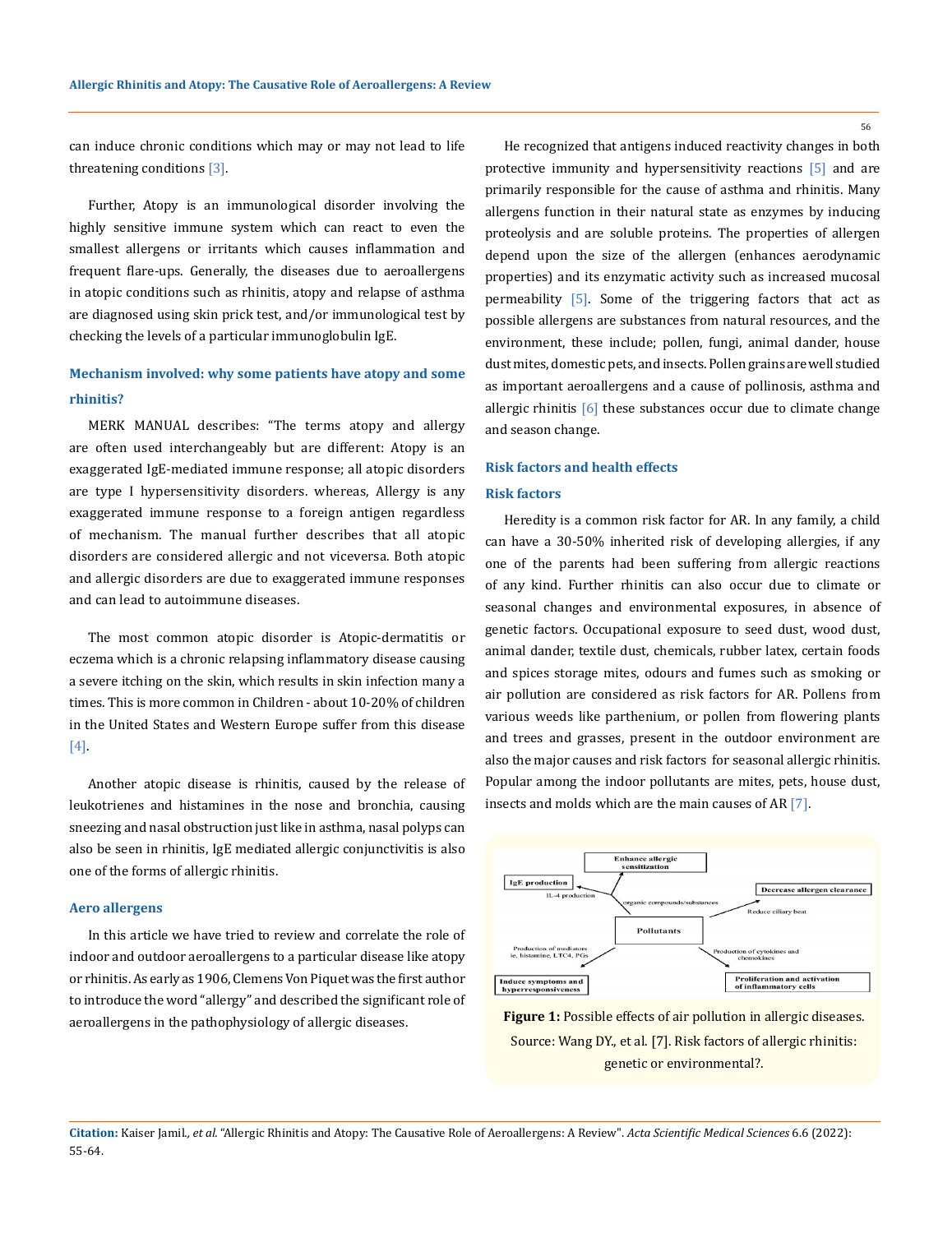### **Health effects**

Aeroallergens not only cause AR, but also allergic bronchial asthma, and in severe cases leading to atopy trailed by dermatitis and food allergies. Further other serious diseases like urticaria, angioedema, anaphylactic shock and allergic conjunctivitis are also due to environmental aeroallergens or IgE mediated drug allergies. Atopy occurs when the immune system is more sensitive to common allergic triggers that are aero-allergens or food allergens. A stronger-than-normal reaction occurs when exposed to allergens, such as dust, pollen, peanuts, or shellfish etc. also it is possible that allergies or asthma, causes atopy. Atopy occurs due a small set (30-50%) of common allergens in a population, as diagnosed by the skin prick test  $[8]$ . It was observed that the prevalence of the disease decreases with increase in the age of the individual. In a random young population about 50% of atopic (skin test positive) subjects had symptoms of atopy, which included asthma in about 50% [8].

#### **Diagnosis and choice of treatment**

The choice of selecting appropriate drugs, be it nasal decongestants, intranasal corticosteroids, or any antihistamines, or anticholinergics or immunotherapies, requires precise diagnosis to know whether it is allergic or non-allergic rhinitis. Besides, it is vital to look for patient gratification to comply for overall positive response of the interventions. This is possible only through understanding the pathophysiological and clinical outcome of these interventions. Hence, it is important to identify differential diagnosis of atopic rhinitis which may be - Chronic nonallergic (vasomotor) rhinitis; Rhinitis medicamentosa; Infectious rhinitis; or vernal keratoconjunctivitis. The most common preferred tests for these conditions is the Skin prick test and the measurement of total serum IgE  $[8]$ . But, due to the costs involved in carrying out skin prick test, several under-developed countries have not made it their routine.

# **The different diagnostic methods their advantages and disadvantages**

Diagnostic methods are described in several hospital-based manuals, and have also been outlined above. The most common and standard allergy test is by the Skin Prick Test. In this test the allergen is placed on your arm in a small measured quantity and the surface of the that portion of the skin is pricked with a sterile needle to introduce the allergen inside the skin and this will initiate and immune response, and if you are allergic to this allergen then a small itchy spot will appear in less than an hour or less than an hour. Besides, the physical examination of the allergen by Skin-Prick-Test, a through history of the disease is recorded by asking the patient several relevant questions to establish the diagnosis of allergic rhinitis.

Guidelines for the diagnosis and treatment for allergic rhinitis were also published and widely accepted as Canadian Guidelines in 2007 [9].

Further, a second option or alternative to skin-prick test, is the Allergen- specific IgE test. This test is performed by collecting 3-5ml of the blood sample of the patient and performing Immunosobent assay or ELISA. this *in-vitro* assay provides the patient's specific IgE levels against the particular Allergen. IgE test uses an enzymelabeled anti IgE antibody to detect the binding of serum IgE to the particular allergen. The advantage of this in-vitro test allows the doctor to see the results immediately for deciding the treatment options.

A third option is to check the CBP of the patients to detect for eosonophils and also serum IgE levels. Other options include Ophthalmic testing which may or may not have any advantage over the skin test or IgE test hence not included as routine test. To be more exhaustive we can think about primary research tolos for Nasal and bronchial challenge, only when the antigen extracts are not available.

#### **Genetic aspects of AR**

There is some data to suggest a genetic component to allergic rhinitis, but high-quality studies are generally lacking. Allergic rhinitis develops as a result of complex combination of environmental exposure and genetic susceptibility to certain allergens. Evidence to prove the hereditary component of AR came from the study of twins that has been validated  $[10]$ . Further, in the past decade it has been reported that allergic rhinitis occurs in genetically predisposed individuals. In this context, a study found that the chromosomes which harbour such genes were located on chromosome numbers 2,3,4, and 9. Other studies have demonstrated that some SNPs (single nucleotide polymorphism) on such genes relate to the pathogenesis of AR.

**Citation:** Kaiser Jamil*., et al.* "Allergic Rhinitis and Atopy: The Causative Role of Aeroallergens: A Review". *Acta Scientific Medical Sciences* 6.6 (2022): 55-64.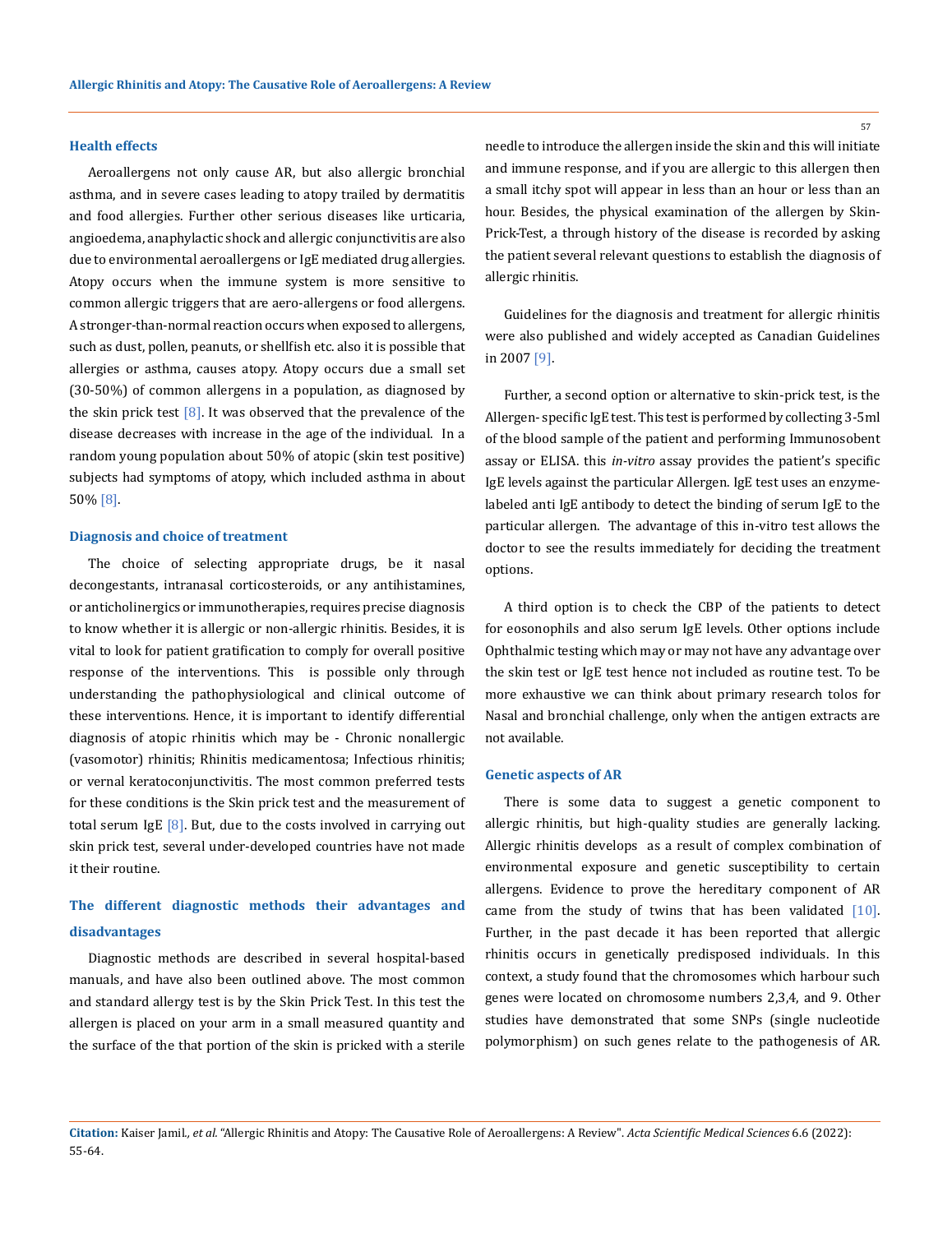The chemistry of binding and interaction of the these molecules (SNPs) were recognized and related to the receptors on molecules like interleukins, leukotrienes chemokines, and eosinophils to name a few  $[10]$ . But, in the absence of proper controls, it has not been possible to demonstrate the direct association between occupationally respiratory allergens and occupational exposures in asthma patients. However, occupational respiratory allergens (OA) such as western red cedar, and some chemicals like trimellitic anhydride, and isocyanates, have been studied and have been correlated to HLA class II genes.

# **Immune response and the mechanisms of action and susceptibility according to the genetics of the individual**

The immune response to the aero-allergens by humans reflects the pathophysiology of our defence mechanism, evidence suggests that our genes play a role in the immune response and therefore affect the patients' ability to combat the disease. The immune response can be stronger in some people depending on the age and gender of the individuals, since the genes for immune response occur on the X-chromosome and difference between individuals can be noticed in the fact that some show better protection from inflammation and tissue damage. The immune response to allergens triggers IgE antibodies which bind to the allergens and prevent tissue damage. The antibodies present on the mast cells and mucosal lining are released when the allergens appear. These mediate the release of large amounts of inflammatory mediators such as histamines in the early stages of rhinitis and release of cytokines, chemokynes and leutrokines in later stages of the disease, which activate eosonophils and basophils. Due to genetic defects the immune system produces less antibodies to effectively fight the infection or the disease. The way to treat allergies is eighter by inhibiting IgE production or by activating the effector pathway of cross-linking the cell surface IgE, but in case of abnormal regulation of the effector pathway it may lead to chronic or acute tissue damage in the patients. In the case of allergic rhinitis the precise mechanisms of the disease susceptibility or disease resistance in individuals with respect to the mechanism of action of the allergen- antibody reactions is not cearly understood [11,12].

#### **Global economic burden of rhinitis allergies**

The economic burden caused by allergic rhinitis varies across different regions of the world. From the literature survey it was certain that this disorder causes indirect, direct and intangible costs on the society. The two popular studies conducted by Hellgren., *et al*. [13] and Cardell., *et al*. [14] in Sweden had gained much importance in studying the economic burden of allergic rhinitis. Hellgren., *et al*. obtained results from 1213 adults and the productivity loss per person per year was observed to be  $€653$ with a total productivity loss of € 2.7 billion a year. Cardell., *et al*. reported that the mean annual indirect cost was €750.8 and the direct cost was found to be €210.3. The cost for one patient per year was reported to be  $\epsilon$ 961.1 with a total burden of  $\epsilon$ 1.3 billion in the year 2016. Furthermore, A study performed by Colas., *et al*. (2017) on 498 patients in Spain reported that the direct cost per patient per year was found to be €553.80 and indirect costs were €1772.90, and US\$266 million in South Korea ( Pawankar R., *et al.* 2011). America reports 40 million people with AR costs them \$5.3 billion yearly. The implications of such a burden were felt on the patient's productivity, and QoL (quality of life) besides their suffering due to exacerbations and comorbidity. All these reports on the economic burden of AR need to be updated, as information on current losses is not available nevertheless it gives the idea of its impact on global health. Several countries have not yet documented their economic burden.

#### **Economic burden of rhinitis in India**

According to the data that is reported by international study of asthma and allergies in childhood (ISSAC) studies [17] the prevalence and prominence of allergic rhinitis continues to increase in India. A study conducted in 1998 among children showed that in phase-I studies the prevalence rate of AR was 12 to 19% which increased to 12 to 24% in phase -3 trials [18].

However, statistics reflect that nearly 20-30% of the population suffers from allergic rhinitis, and there is a lack of information on analysing rhinitis economic burden in India. Thus, accurate and sufficient countrywide estimate and data are not available. In India the economic burden of allergic rhinitis depends on the cost of second-generation drugs. Various drug manufactures have revealed that some drugs like Fexofenadine costs INR 123.56, which could increase the financial burden of the patents [19] but levocetirizine was the cheapest at INR 2.3. Unfortunately, the enigma of the economic burden of AR remains a mystery to the patients and to the community at large.

**Citation:** Kaiser Jamil*., et al.* "Allergic Rhinitis and Atopy: The Causative Role of Aeroallergens: A Review". *Acta Scientific Medical Sciences* 6.6 (2022): 55-64.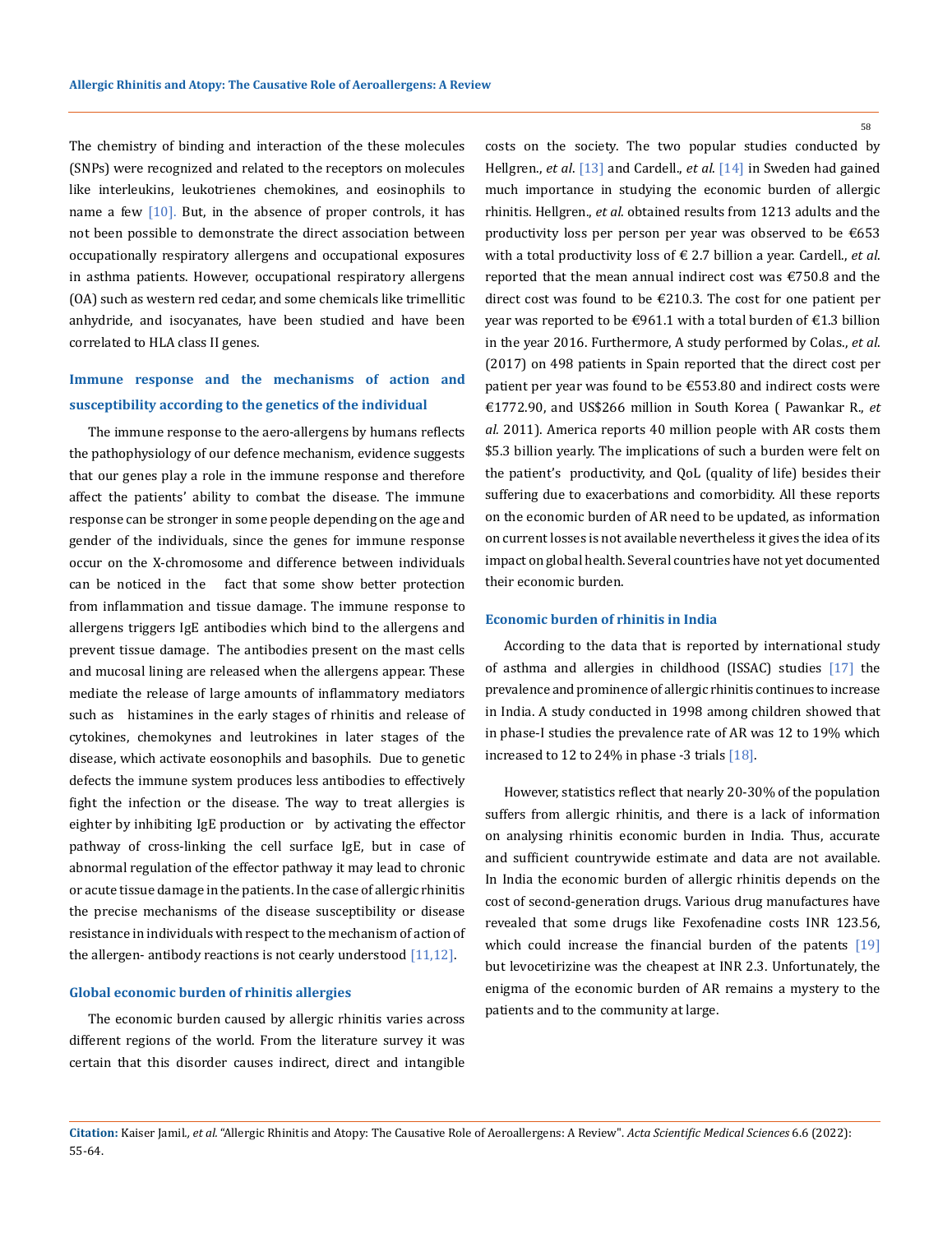

**Figure 2:** Routes of aeroallergens exposure and their implications on human health.

#### **Mechanisms of allergic rhinitis and its treatment**

The mechanism of action of the allergens in AR patients is due to the development of specific immunoglobulin E (IgE) antibody in responses to indoor and outdoor environmental allergens with exposure over a period of time. Since IgE receptors also occur on the mast cells and basophils, a strong binding of the IgE antibodies occurs on these cells and on organs where these receptors occur  $\lceil 20 \rceil$ . In perennial rhinitis, there is an increase in CD4+ T memory cells, CD4+ T cells and B cells in the nasal mucosa. This is associated with an increase in the number of IL-4, IL-5 and IL-13 positive cells suggesting a Th2 pattern. Consequently, due to high-affinity binding of allergens to IgE in allergic rhinitis an inflammatory response occurs in the nasal mucosa which infiltrates to eosinophils, basophils, T-cells and mast cells. This The binding effect also triggers the release of cytokines and chemokines which are a group of major vasoactive mediators for the regulation of local and systemic IgE synthesis, which establish a communication with the bone marrow immune system for further release of the immunomodulators.



**Figure 3:** Immune response of an allergic person before and after immunotherapy.

#### **Possible treatment options for allergic rhinitis**

Possible treatment measures include therapeutic interventions such as control of rhinitis symptom, rescue medication requirements, and quality-of-life measures. Further, only a complete personalised treatment strategy can improve the patients' well-being.

## **Allergen avoidance**

The initial step in managing AR is to prevent or minimise the exposure to all the causal allergens [21]. To avoid known and unknown allergens it is important to follow the traditional norms in the home interiors like frequent changing of bed covers dusting the house, removing pets from interiors and wearing masks when going out to avoid environmental allergens like pollen etc. as preventive measures for AR [22].

#### **Pharmacotherapy**

For the therapy of AR, a variety of pharmaceutical treatments are available. The first line of treatment for AR consists of H1 antihistamines, Intranasal corticosteroids (INCS), or a combination of both the drugs depending on the severity of symptoms of oral or intranasal conditions of AR.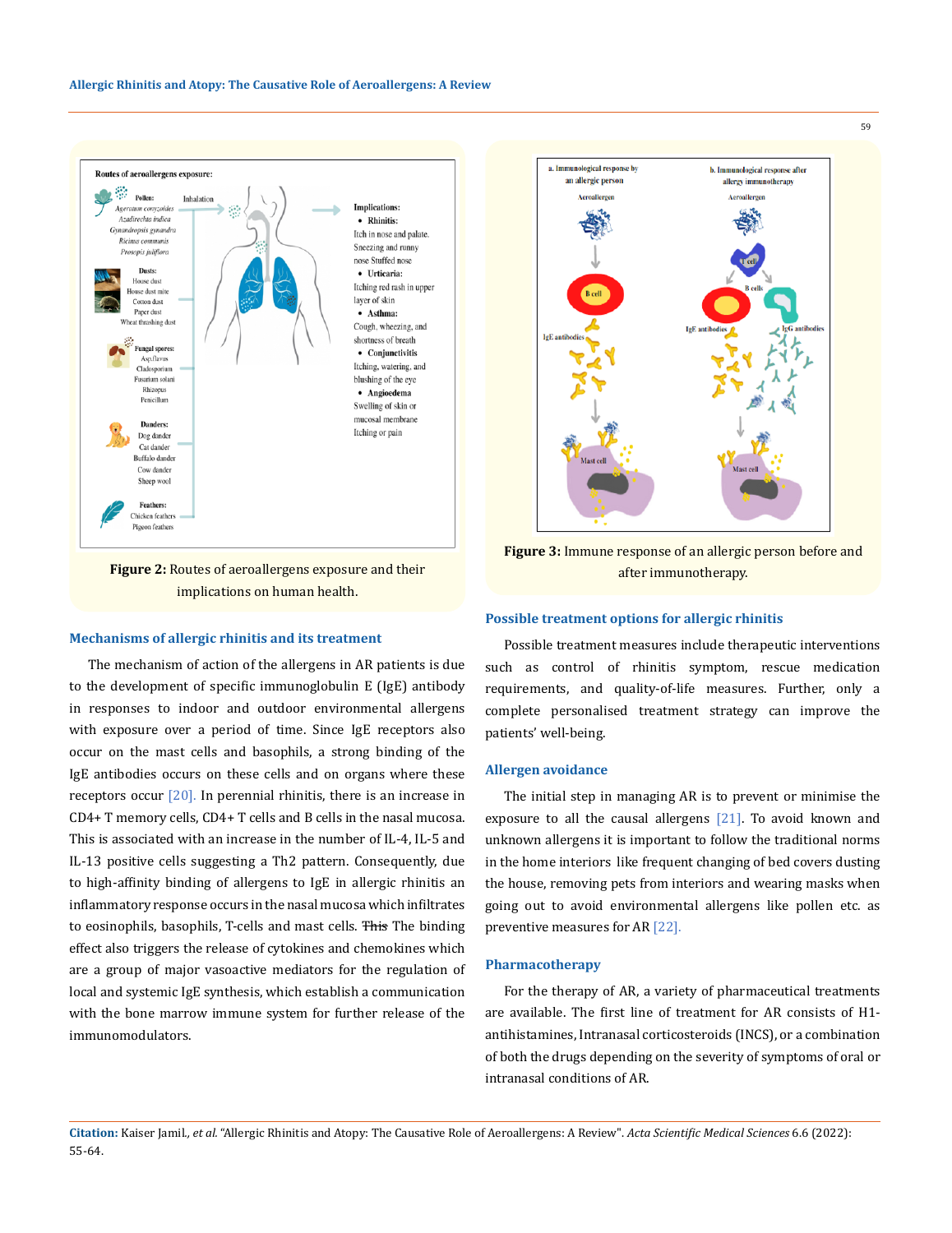| <b>Treatment</b>                                             | <b>Rhinorrhoea</b> | <b>Sneezing</b> | Nasal itch | <b>Onset of action</b> |
|--------------------------------------------------------------|--------------------|-----------------|------------|------------------------|
| Oral H1 antihistamines                                       | $++$               | $++$            |            | $1-3$ hrs              |
| Intranasal H1 antihistamines                                 | $++$               | $++$            |            | $<$ 30 minutes         |
| Intranasal corticosteroids                                   | $+++$              | $^{++}$         | $^{+++}$   | $6-48$ hrs             |
| Intranasal corticosteroids<br>+ Intranasal H1 antihistamines | $+++++$            | $++++$          | $++++$     | 10-60 minutes          |
| Intranasal Chromones                                         |                    |                 |            | 15 minutes             |
| Leukotriene receptor antagonist                              |                    |                 |            | 1 hr                   |

**Table 1:** Pharmacotherapeutic options.

+ to ++++ indicates the increasing levels of evidence of efficacy.

## **H1-antihistamines**

H1-antihistamines are first-line treatments for patients with mild symptoms, available in oral, intranasal, and ocular forms. The HI- antihistamines are used to block histamine activity, as they aid in interrupting the receptor agonists. The pharmacodynamics and pharmacokinetics (PD-PK) properties of various antihistamines (H1) vary in their drug- gene and drug- drug interactions due to their varied structural chemistries. They are divided into three groups based on the H1 receptor occupancy: a) nonsedating, b) less-sedating, and c) sedating  $[13]$ . Some of the nonsedating antihistamines are Bilastine and Fexofenadine [23]. The second most popular less sedating oral H1-antihistamines include: desloratadine, loratadine, cetirizine, levocetirizine, and rupatadine  $[24]$ . First-generation oral H1-antihistamines like Diphenhydramine, Ketotifen is not generally prescribed owing to adverse effects, such as sedation  $[25]$ . Patient preference has always been for oral antihistamines for mild AR [26]. Some authors have reported that patients with ocular symptoms and mild allergies were treated with alcaftadine, azelastine, bepotastine, cetirizine, epinastine, ketotifen, and olopatadine (as eye drops) and azelastine and olopatadine (as nose sprays) [27].

#### **Intranasal corticosteroids**

The first line of treatment as suggested by Rodrigo and Neffen., *et al.* [28] for patients suffering from AR included, intranasal corticosteroids (INCS) such as, fluticasone propionate, fluticasone furoate, mometasone furoate, budesonide, triamcinolone acetonide, ciclesonide, and beclomethasone. The less effective drugs were leukotriene receptor antagonists. To avoid nasal irritation direct spray on the nasal mucosa is to be avoided  $[28]$ .

#### **INCS and intranasal H1-antihistamine fixed combination**

In some countries like Australia fixed- dose combinations of INCS of the following drugs Fluticasone propionate-azelastine and mometasone-olopatadine and intranasal H1-antihistamine are prescribed for allergic rhinitis [29]. These drugs are more effective than the individual chemicals when administered separately and start working within a minute to an hour.

60

#### **Other drugs**

Montelukast and zafirlukast, both leukotriene receptor antagonists, are also used to treat AR. They have a similar effect to oral H1-antihistamines. In some instances a few other drugs for AR treatments, include chromones and ipratropium bromide, which are used for a limited number of symptoms. Chromones are generally regarded as safe, however their usefulness is reported as limited. The nasal spray containing ipratropium bromide is well tolerated, although it is solely useful for nasal discharge. From the available literature, it was observed that decongestions, such as phenylephrine or oxymetazoline sprays, and H1-antihistamines combined with sympathomimetic capsules or tablets, such as cetirizine hydrochloride, acrivastine, or desloratadine plus pseudoephedrine and few more were found to be useful for decongestions by some authors. The above mentions drugs were not recommended for long-time usage to prevent AR [30].

Herbal treatments, homoeopathy, and acupuncture are still widely used to treat AR, but there is very little evidence of using them as a possible treatment for allergic rhinitis  $[31]$ .

#### **AR pharmacotherapy in children**

In many reports the treatment strategy for school- aged children included the following drugs Rupatadine, cetirizine, azelastine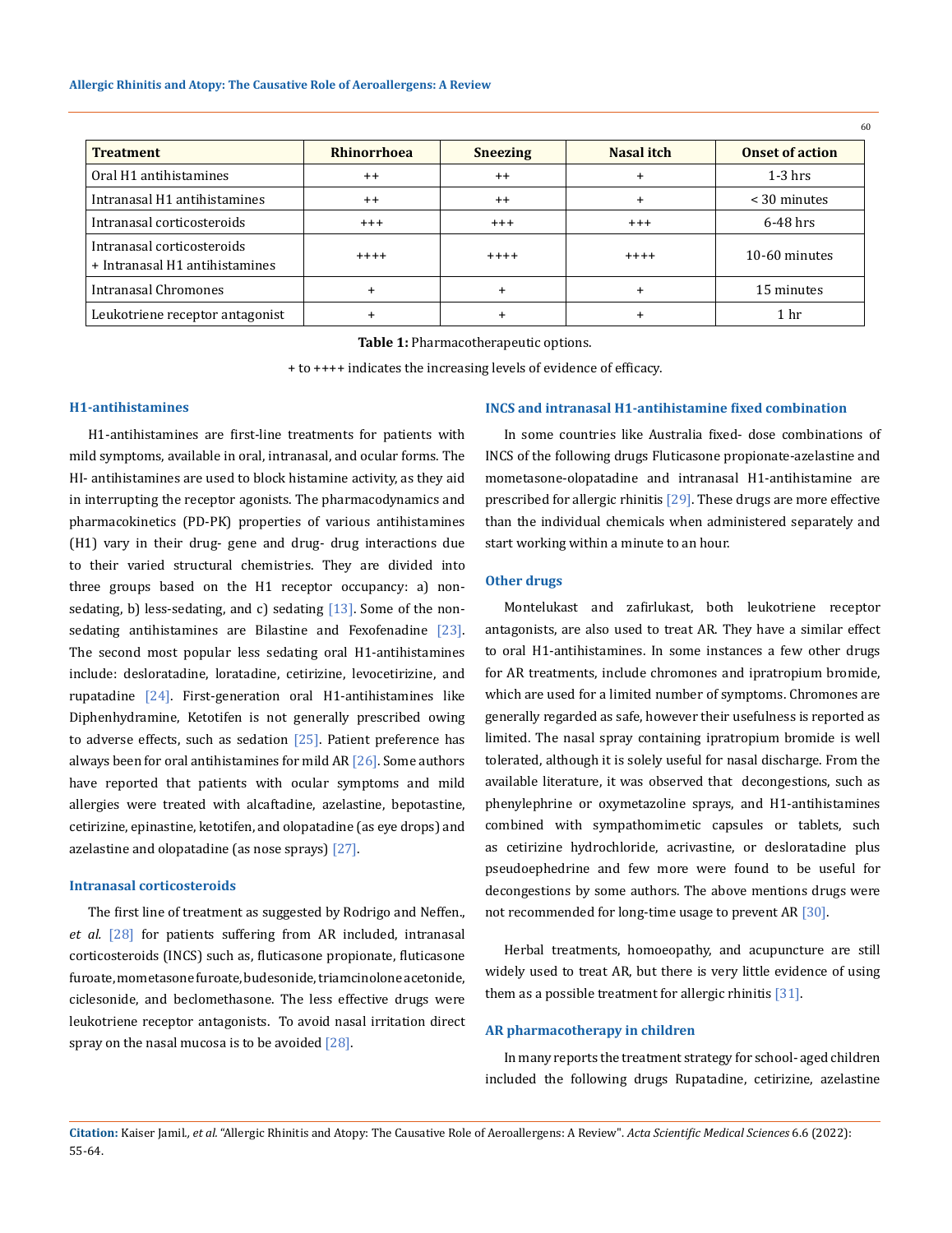hydrochloride, and the fluticasone propionate-azelastine in fixed combinations proved to be effective. In some countries, cetirizine can be given to children as young as six months old. INCS can also be prescribed to pre-schoolers, H1-antihistamines can be given to children over the age of one year, and cromoglycate or antihistamine eye drops can be given to children over the age of three [32].

### **AR pharmacotherapy in elderly patients**

The diagnosis and recording of symptoms of rhinitis is the same for all age groups, also these patients were given similar treatment. The standard treatment of elderly individuals includes oral H1 antihistamines, intranasal H1-antihistamines, and the fixed combination of azelastine hydrochloride-fluticasone propionate [24].

#### **Immunotherapy**

So far there is no known perfect medical cure for Allergies**.**  Various treatments which are available are to manage the symptoms of the disease. Immunotherapy is in the form of shots and is still in the developmental stages. Allergen immunotherapy involves the delivery of extracts of specific allergens to induce immune tolerance if the same allergen is exposed in the future. The method of administering these agents could be subcutaneous (SCIT) or sublingual (SLIT) routes these therapies are limited to IgE - mediated diseases in patients. One report has demonstrated the subcutaneous immunotherapy of specific allergens was able to reduce the symptoms of AR and subsequently increases the regulation by T-cells, which trigger the production of cytokines like TGF beta and some interleukins.



**Figure 4:** Allergic Rhinitis - an overview of the mechanisms of Intermediate and chronic rhinitis.

Source: (Bernstein DI., *et al*. 2016) [20].

When exposed to aeroallergens, a person can become hypersensitive. In the mucosa of the airways, B cells become activated and accumulate. These B cells produce lgE antibodies against aeroallergens and release them into the bloodstream [30]. When the same aeroallergen is exposed repeatedly, it causes an instant reaction that involves the cross-linking of cell bound IgE with the antigen and resulting in the fast release of allergic mediators. T cells result in delayed and persistent inflammatory response with symptoms like itching, swelling, and profuse secretions 6-10 hours later [34].

As a result of immunotherapy T lymphocytes instruct some of the B cells to produce IgG antibodies instead of IgE antibodies. IgG antibodies do not cause mast cell degranulation; instead, they bind to allergen molecules, preventing cross-linking and the release of allergic mediators [35]. Because only a few allergen molecules are available for IgE binding, allergic reactions are reduced or even stopped in some of the cases. Also, as a result of immunotherapy some of the T cells develop into regulatory T cells which reduce antibody production in B cells and effectively reduce allergic immune response [35].

# **The mechanisms of action of antihistamines and the pharmacogenomic and pharmacogenetic interaction**

It is seen that the action of antihistamines and their PK and PD reactions in AR has not been completely documented however, Scientists have known for a long time (Wrighton and Stevens 1992) that the cytochrome P450 enzyme system consisting of at least 14 families of genes with somewhat similar sequences are the most important enzymes synthesized in the liver to deal with the metabolism of all drug molecules and to detoxify all drugs including antihistamines. Not many studies have dwelt on the details of the pharmacogenetics of Histamines in allergic rhinitis. The two most relevant enzymes such as CYP2D6 and CYP3A4 are known to interact with H1 antihistamines, by virtually blocking the H1 receptors and preventing the histamines from reaching the target, however the mutations in these genes may cause different reactions - which is yet to be demonstrated [34]. But this interaction bestows a great relief to the patients, since antihistamines have anti-inflamatory properties and patients feel relief from seasonal and perenial allergic rinitis and from nasal and non-nasal symptoms. Further, it has been shown that supression of cell- adhesión molecules (CAMs) expresion occurs with these antihistamine drugs [36].

**Citation:** Kaiser Jamil*., et al.* "Allergic Rhinitis and Atopy: The Causative Role of Aeroallergens: A Review". *Acta Scientific Medical Sciences* 6.6 (2022): 55-64.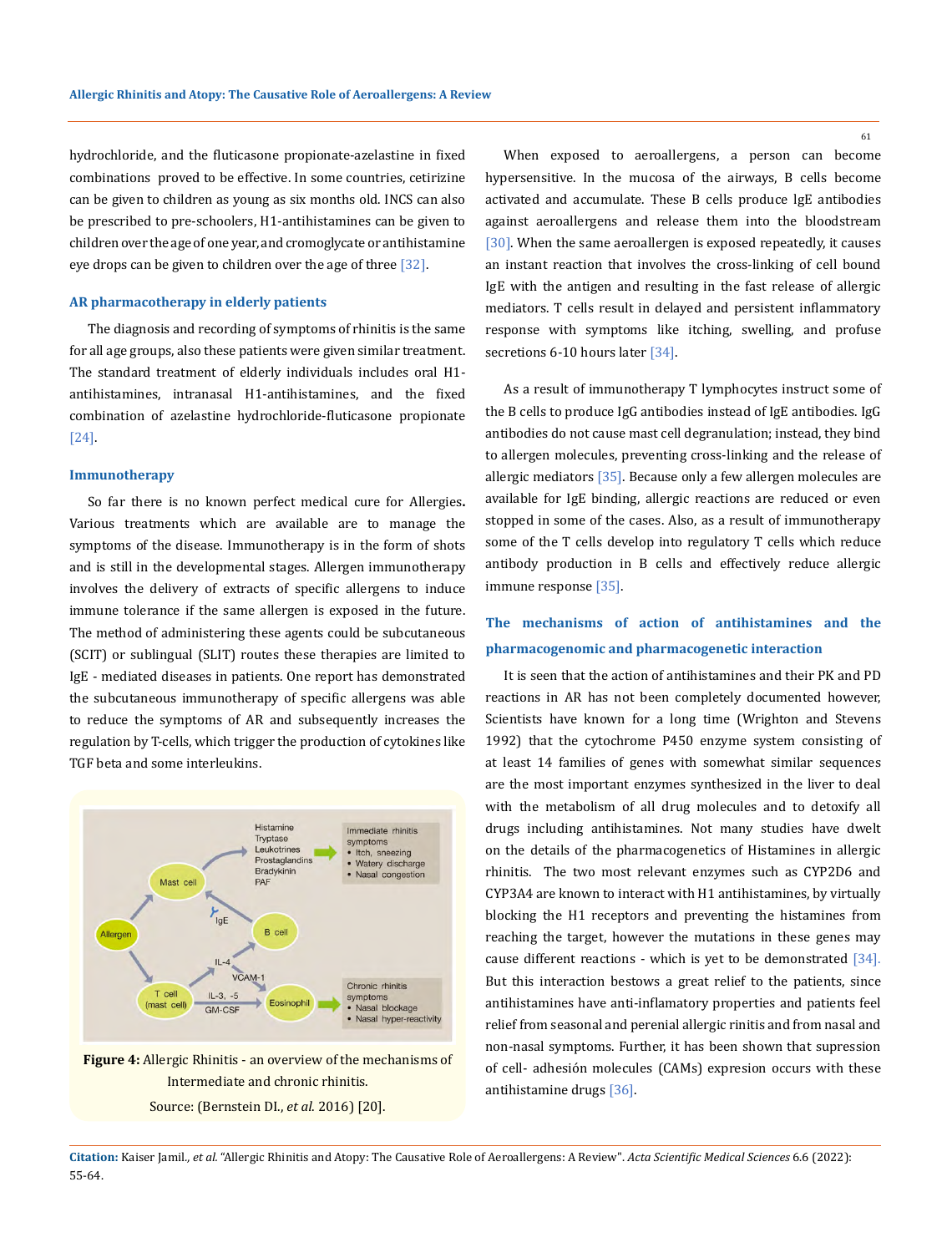To understand the pharmacodynamics and pharmacogenetics of these diseases and their treatments it is important to follow the effector pathways of the allergens and their immune response. The relationship between the various immune effector signaling pathways and how they modulate the therapeutic responses. Research in this área in rhinitis is very limited, hence further research may help us to understand the immuno- modulatory therapeutics and will be useful in overcoming tissue damage and inflamatory conditions  $[37]$ . This study may also lead us to discover new drugs or vaccines. So far seccond generation oral antihistamines and intranasal corticosteroides are the Golden standards for treatment for Allergic rhinitis. Some Health professionals have also demonstrated the usefulness of Allergen immunotherapies as well as decongestants and oral corticosteroides in select cases [37].

## **Discussion and Conclusion**

The frequent causes of allergic rhinitis are mostly due a person's exposure to indoor or outdoor allergens which cause symptoms of discomfort like constant sneezing migraine and running nose. Growing evidence, in the last 3 decades, indicates that nasal reactivity to allergens can occur in individuals that have a lifelong tendency for the development of allergic reactions and can account for direct and indirect costs.. Epidemiologists have confirmed that allergic rhinitis and asthma occur due to the individuals' exposure to ubiquitous environmental aeroallergens. Available literature also suggests that patients suffering from allergic rhinitis could have had a previous history of the disease, however there is not much evidence from any multicentre studies or cross-sectional studies to document the same. Further, due to the lack of detail studies in immunopathology, the mechanism of inter-action of aero-allergen and antibody is still considered a grey area in the field of AR. The increased detectable levels of IgE in blood or nasal secretions, plus responses to BAT, SCIT and SLIT is the existing immunotherapeutic diagnosis for AR.

However, medical management of AR depends upon serum IgE (sIgE) and nasal reactivity to the aero- allergens.

Until in-vitro tests become available for clinical practice, the nasal allergen provocative test (NAPT), which determines the response of irritants/aero-allergens and the pathophysiology of the affected nasal parts will be valuable. It is most important to start the treatment for allergic rhinitis at an early stage, as it can proceed

aggressively to worsen the condition and can lead to asthma or conjunctivitis or also become susceptible to co-morbidities. Among the symptoms of AR, migraine headaches are very common and immunotherapy is reported to decrease the frequencies of these symptoms.

As a preventive measure it is also crucial to educate the patients, especially the parents of children with rhinitis about how the disease can progress and lead to worse and uncomfortable conditions. It is also important to educate them and counsel them on how to prevent their exposure to allergens which can help them to reduce their economic burden. Patient counselling is one good option to a better management of allergic rhinitis. Understanding the complex mechanisms of sensitizations to allergens is eventually a challenge of the future, this can happen when much needed research in the fields of immunology, molecular genetics and pathology are given importance. This in turn will lead to better understanding of the disease and find better treatment options and better preventive measures, which is the need of the hour.

### **Conflict of Interest**

The authors have no conflicts of interest that are directly relevant to the content of this manuscript.

### **Acknowledgement**

The authors acknowledge the encouragement of the Research Director Dr.P.P. Reddy and the Chairman of BMMRC. Authors also thank Ms Eashwari for her cooperation.

### **Bibliography**

- 1. [Peter Small and Harold Kim. "Allergic Rhinitis: Review".](https://pubmed.ncbi.nlm.nih.gov/30263033/)  *[Asthma and Clinical Immunology](https://pubmed.ncbi.nlm.nih.gov/30263033/)* 7 (2011): S3.
- 2. [Chauhan G and Khokar CP. "Quality of life in allergic rhinitis](https://ijip.in/articles/quality-of-life-in-allergic-rhinitis-patients/)  patients". *[International Journal of Indian Psychology](https://ijip.in/articles/quality-of-life-in-allergic-rhinitis-patients/)* 2.2 [\(2015\): 114.](https://ijip.in/articles/quality-of-life-in-allergic-rhinitis-patients/)
- 3. Sharma N., *et al*. "To assess the quality of life in patients suffering from allergic rhinitis". *Journal of Basic and Applied Sciences* 11 (2015): 501-506.
- 4. [Chaplin D D. "Overview of the immune response".](https://doi.org/10.1016/j.jaci.2009.12.980) *The Journal [of Allergy and Clinical Immunology](https://doi.org/10.1016/j.jaci.2009.12.980)* 125 (2010): S3-S23.
- 5. AB Kay. "Allergy and allergic diseases". *The New England Journal of Medicine* 344.1 (2004).

**Citation:** Kaiser Jamil*., et al.* "Allergic Rhinitis and Atopy: The Causative Role of Aeroallergens: A Review". *Acta Scientific Medical Sciences* 6.6 (2022): 55-64.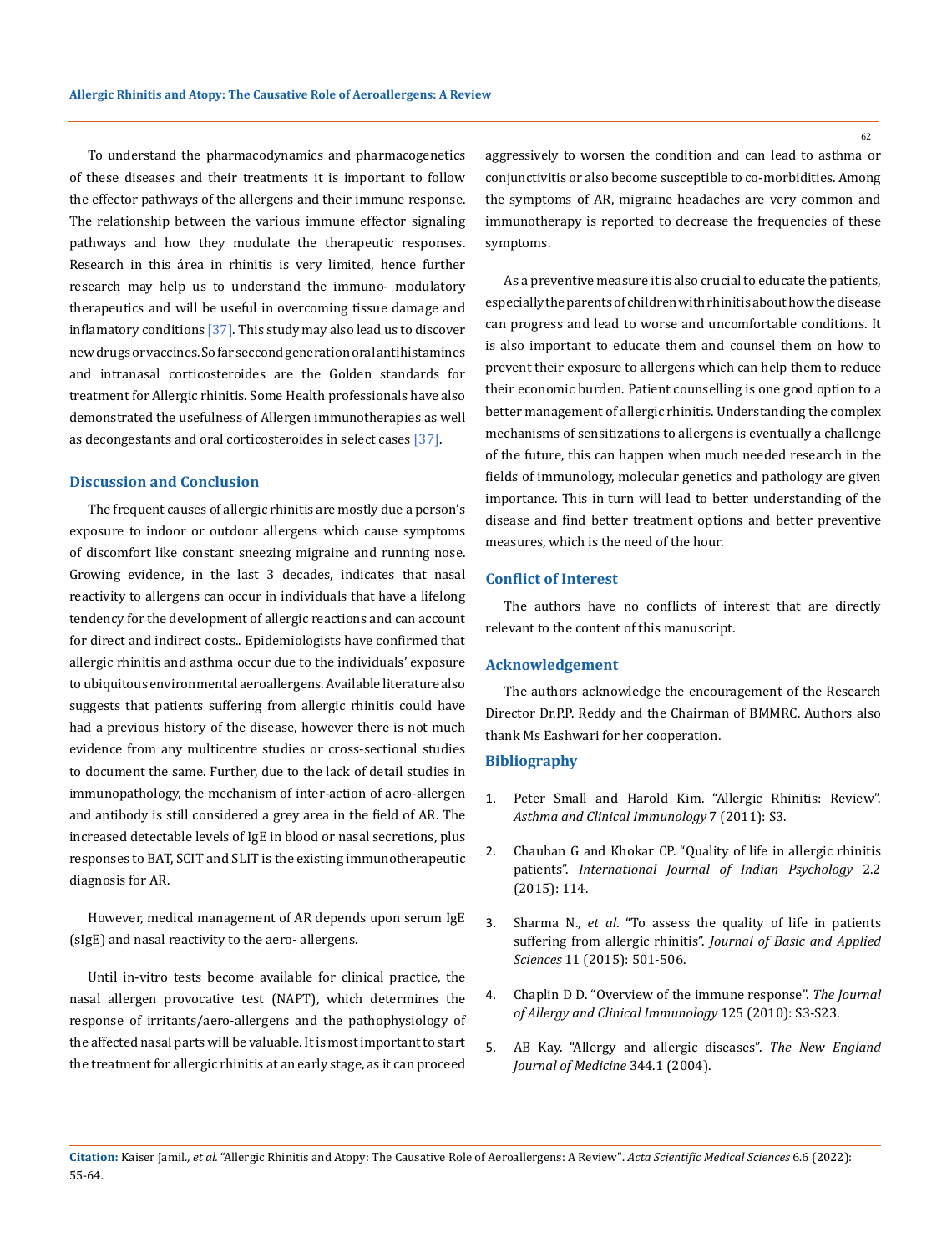- 6. [Anand B Singh and Pawan Kumar. "Aeroallergens in clinical](https://pubmed.ncbi.nlm.nih.gov/14677902/)  [practice of allergy in India. An overview".](https://pubmed.ncbi.nlm.nih.gov/14677902/) *Annals of Agricultural [and Environmental Medicine](https://pubmed.ncbi.nlm.nih.gov/14677902/)* 10 (2003): 131-136.
- 7. [Wang DY. "Risk factors of allergic rhinitis: genetic or](https://pubmed.ncbi.nlm.nih.gov/18360551/)  environmental?" *[Therapeutics and Clinical Risk Management](https://pubmed.ncbi.nlm.nih.gov/18360551/)*  [1.2 \(2005\): 115-123.](https://pubmed.ncbi.nlm.nih.gov/18360551/)
- 8. Campo P., *et al*[. "Local allergic rhinitis: Implications for](https://pubmed.ncbi.nlm.nih.gov/29900607/)  management". *[Clinical and Experimental Allergy](https://pubmed.ncbi.nlm.nih.gov/29900607/)* 49.1 (2019): [6-16.](https://pubmed.ncbi.nlm.nih.gov/29900607/)
- 9. Small P., *et al*. "Rhinitis: a practical and comprehensive approach to assessment and therapy". *Journal of Otolaryngology* 36 (2007): S5-27.
- 10. Dávila I., *et al*[. "Genetic aspects of allergic rhinitis".](https://pubmed.ncbi.nlm.nih.gov/19476051/) *Journal [of Investigational Allergology and Clinical Immunology](https://pubmed.ncbi.nlm.nih.gov/19476051/)* 19 [\(2009\): 25-31.](https://pubmed.ncbi.nlm.nih.gov/19476051/)
- 11. Louis M., *et al*[. "Genomics, Genetics and Genes of the Immune](https://www.cell.com/immunity/pdf/S1074-7613(01)00204-7.pdf)  system". *Immunity* [15 \(2001\): 335-336.](https://www.cell.com/immunity/pdf/S1074-7613(01)00204-7.pdf)
- 12. Enrique Medina-Acosta., *et al*[. "Genetic Control of Immune](https://doi.org/10.1155/2014/796073)  [Response and Susceptibility to Infectious Diseases".](https://doi.org/10.1155/2014/796073) *BioMed [Research International](https://doi.org/10.1155/2014/796073)* 3 (2014).
- 13. Hellgren J., *et al*. "Allergic rhinitis and the common cold high cost to society*". Allergy* 65.6 (2010): 776-783.
- 14. Cardell LO., *et al*. "TOTALL: high cost of allergic rhinitis—a national Swedish population-based questionnaire study". *NPJ Primary Care Respiratory Medicine* 26 (2016): 15082.
- 15. Pawankar R., *et al*. "WAO White Book on Allergy". World Allergy Organization (2011).
- 16. Carr WW., *et al*[. "Managing rhinitis: Strategies for improved](https://pubmed.ncbi.nlm.nih.gov/18702880/)  patient outcomes". *[Allergy and Asthma Proceedings](https://pubmed.ncbi.nlm.nih.gov/18702880/)* 29.4 [\(2008\): 349-357.](https://pubmed.ncbi.nlm.nih.gov/18702880/)
- 17. [Prasad R and Kumar R. "Allergy situation in India: what is being](https://vpci.org.in/uploads/file/Article-3-Editorial-1-2013.pdf)  done?" *[Indian Journal of Chest Diseases and Allied Sciences](https://vpci.org.in/uploads/file/Article-3-Editorial-1-2013.pdf)* 55 [\(2013\): 7-8.](https://vpci.org.in/uploads/file/Article-3-Editorial-1-2013.pdf)
- 18. [Varshney J Varshney. "Allergic rhinitis: an overview".](https://pubmed.ncbi.nlm.nih.gov/26075169/) *Indian [Journal of Otolaryngology and Head and Neck Surgery](https://pubmed.ncbi.nlm.nih.gov/26075169/)* 67.2 [\(2015\): 143-149.](https://pubmed.ncbi.nlm.nih.gov/26075169/)
- 19. [Singh A and Kumar H. "Cost-analysis study of second](https://www.ijbcp.com/index.php/ijbcp/article/view/469)  [generation antihistamines used in the treatment of allergic](https://www.ijbcp.com/index.php/ijbcp/article/view/469)  rhinitis in India". *[International Journal of Basic and Clinical](https://www.ijbcp.com/index.php/ijbcp/article/view/469)  Pharmacology* [5.4 \(2016\): 1228-1233.](https://www.ijbcp.com/index.php/ijbcp/article/view/469)
- 20. Bernstein DI., *et al*[. "Allergic Rhinitis: Mechanisms and](https://pubmed.ncbi.nlm.nih.gov/27083101/)  Treatment". *[Immunology and Allergy Clinics of North America](https://pubmed.ncbi.nlm.nih.gov/27083101/)*  [36.2 \(2016\): 261-278.](https://pubmed.ncbi.nlm.nih.gov/27083101/)
- 21. Nurmatov U., *et al*[. "House dust mite avoidance measures for](https://pubmed.ncbi.nlm.nih.gov/22103686/)  [perennial allergic rhinitis: an updated Cochrane systematic](https://pubmed.ncbi.nlm.nih.gov/22103686/)  review". *Allergy* [67 \(2012\): 158-165.](https://pubmed.ncbi.nlm.nih.gov/22103686/)
- 22. Satyaraj E., *et al*. "Keep the cat, change the care pathway: a transformational approach to managing Fel d 1, the major cat allergen". *Allergy* 74 (2019): 5-17.
- 23. Kawauchi H., *et al*[. "Antihistamines for allergic rhinitis](https://pubmed.ncbi.nlm.nih.gov/30626077/)  [treatment from the viewpoint of nonsedative properties".](https://pubmed.ncbi.nlm.nih.gov/30626077/)  *[International Journal of Molecular Sciences](https://pubmed.ncbi.nlm.nih.gov/30626077/)* 20 (2019): 213.
- 24. Bozek J L A. "Pharmacological management of allergic rhinitis in the elderly". *Drugs Aging* 34 (2017): 21-28.
- 25. Church M K., *et al*[. "Risk of first-generation H1-antihistamines:](https://pubmed.ncbi.nlm.nih.gov/20146728/)  [a GA2LEN position paper".](https://pubmed.ncbi.nlm.nih.gov/20146728/) *Allergy* 65 (2010): 459-466.
- 26. Kar S., *et al*. "A review of antihistamines used during pregnancy". *Journal of Pharmacology and Pharmacotherapeutics* 3 (2012): 105-108.
- 27. Patel P., *et al*. "Onset of action of azelastine nasal spray compared with mometasone nasal spray and placebo in subjects with seasonal allergic rhinitis evaluated in an environmental exposure chamber". *American Journal of Rhinology* 21 (2007): 499-503.
- 28. Rodrigo G J., *et al*[. "Efficacy of fluticasone furoate nasal spray](https://pubmed.ncbi.nlm.nih.gov/21121980/)  [vs. placebo for the treatment of ocular and nasal symptoms of](https://pubmed.ncbi.nlm.nih.gov/21121980/)  [allergic rhinitis: a systematic review".](https://pubmed.ncbi.nlm.nih.gov/21121980/) *Clinical and Experimental Allergy* [41 \(2011\): 160-170.](https://pubmed.ncbi.nlm.nih.gov/21121980/)
- 29. Segall N., *et al*[. "Long-term safety and efficacy of olopatadine](https://pubmed.ncbi.nlm.nih.gov/31248471/)[mometasone combination nasal spray in patients with](https://pubmed.ncbi.nlm.nih.gov/31248471/)  perennial allergic rhinitis". *[Allergy and Asthma Proceedings](https://pubmed.ncbi.nlm.nih.gov/31248471/)* 40 [\(2019\): 301-310.](https://pubmed.ncbi.nlm.nih.gov/31248471/)
- 30. Brozek JL., *et al*[. "Allergic rhinitis and its impact on asthma](https://pubmed.ncbi.nlm.nih.gov/20816182/)  [\(ARIA\) guidelines: 2010 revision".](https://pubmed.ncbi.nlm.nih.gov/20816182/) *The Journal of Allergy and [Clinical Immunology](https://pubmed.ncbi.nlm.nih.gov/20816182/)* 126 (2010): 466-476.
- 31. Kozlov V., *et al*[. "Evidence-based phytotherapy in allergic](https://clinphytoscience.springeropen.com/articles/10.1186/s40816-018-0080-0)  rhinitis". *[Clinical Phytoscience](https://clinphytoscience.springeropen.com/articles/10.1186/s40816-018-0080-0)* 4 (2018): 23.
- 32. Berger W., *et al*[. "Efficacy of MP-AzeFlu in children with](https://pubmed.ncbi.nlm.nih.gov/26928753/)  [seasonal allergic rhinitis: importance of paediatric symptom](https://pubmed.ncbi.nlm.nih.gov/26928753/)  assessment". *[Pediatric Allergy and Immunology](https://pubmed.ncbi.nlm.nih.gov/26928753/)* 27 (2016): [126-133.](https://pubmed.ncbi.nlm.nih.gov/26928753/)

**Citation:** Kaiser Jamil*., et al.* "Allergic Rhinitis and Atopy: The Causative Role of Aeroallergens: A Review". *Acta Scientific Medical Sciences* 6.6 (2022): 55-64.